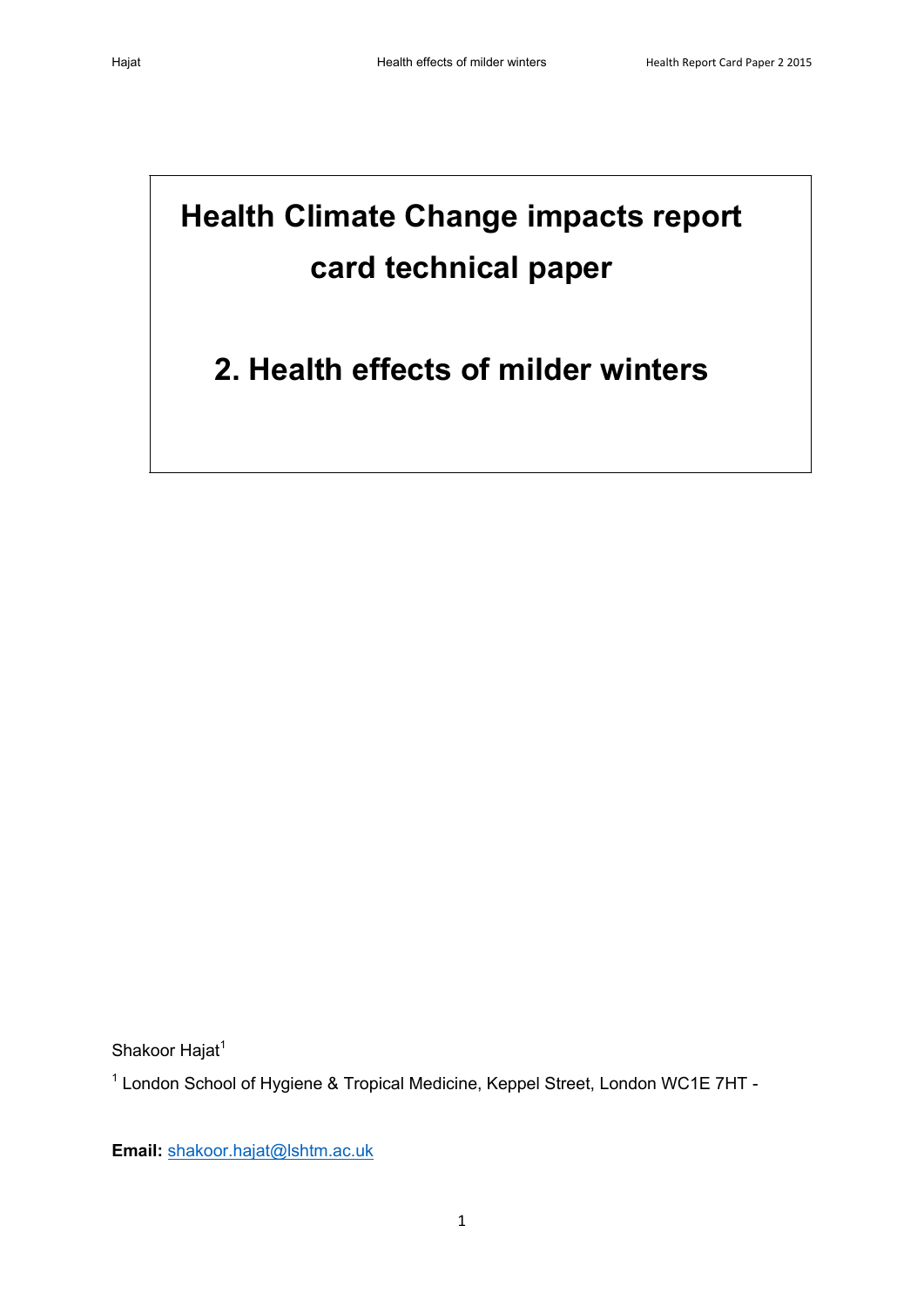#### **Introduction and scope**

Cold-related mortality and morbidity remains an important public health problem in the UK and many other parts of the world. Health burdens have often reported to be higher in the UK compared to other countries with colder climates. This suggests that many of these impacts are preventable with appropriate protection measures. In the UK, very few of the health impacts are as a direct result of hypothermia, but rather due to cardiovascular and respiratory problems. Climate change leading to milder winters will likely result in a reduction in cold-related health burdens in the UK in future, although population ageing may temper this to some extent. Recent global increases in fuel prices may also have an influence due to people experiencing greater difficulties in adequately heating their homes during winter months.

This technical paper reviews the epidemiological evidence on the health effects of wintertime weather in the UK. It identifies individual and contextual-level risk factors that heighten vulnerability to cold and reviews the evidence for changes in cold risk due to recent climate changes, and also likely future burdens. The paper discusses the potential for current and future cold impacts to be reduced by adaptation measures and concludes by identifying gaps in current knowledge.

#### **Evidence of current sensitivity to climate factors**

#### Epidemiologic studies of cold-related health

Epidemiology studies generally quantify one of two different measures of cold-related health. One relates to assessment of the seasonal distribution of health events, whereby an excess wintertime effect is obtained by measuring the average number of daily health events occurring in the winter months compared to at other times of the year. The most commonly used metric is the Excess Winter Mortality (EWM) Index, which considers the average number of all-cause deaths occurring during December-March (for northern hemisphere countries) compared to the average number occurring in the preceding August-November and the following April-July.[\(1\)](#page-9-0) This excess is observed to be high in the UK, Ireland and Portugal compared to many other parts of Europe, including the colder Scandinavian countries.[\(2\)](#page-9-1) However, international comparisons can be difficult to interpret due to differences in the seasonal distribution of deaths between countries – for example, in England the cold period is largely concentrated in the months of December to March, which are the months used in the numerator of the EWM index, whereas in colder countries the cold period may last longer. There are also other problems with such an index – seasonal factors other than weather may also contribute to the winter excess (e.g. influenza) and the index can also be influenced by unusual mortality patterns at other times of the year used in the denominator of the calculation, such as during a heat-wave. The main advantages and disadvantages of using excess winter mortality indices to determine wintertime burdens are listed in box 1.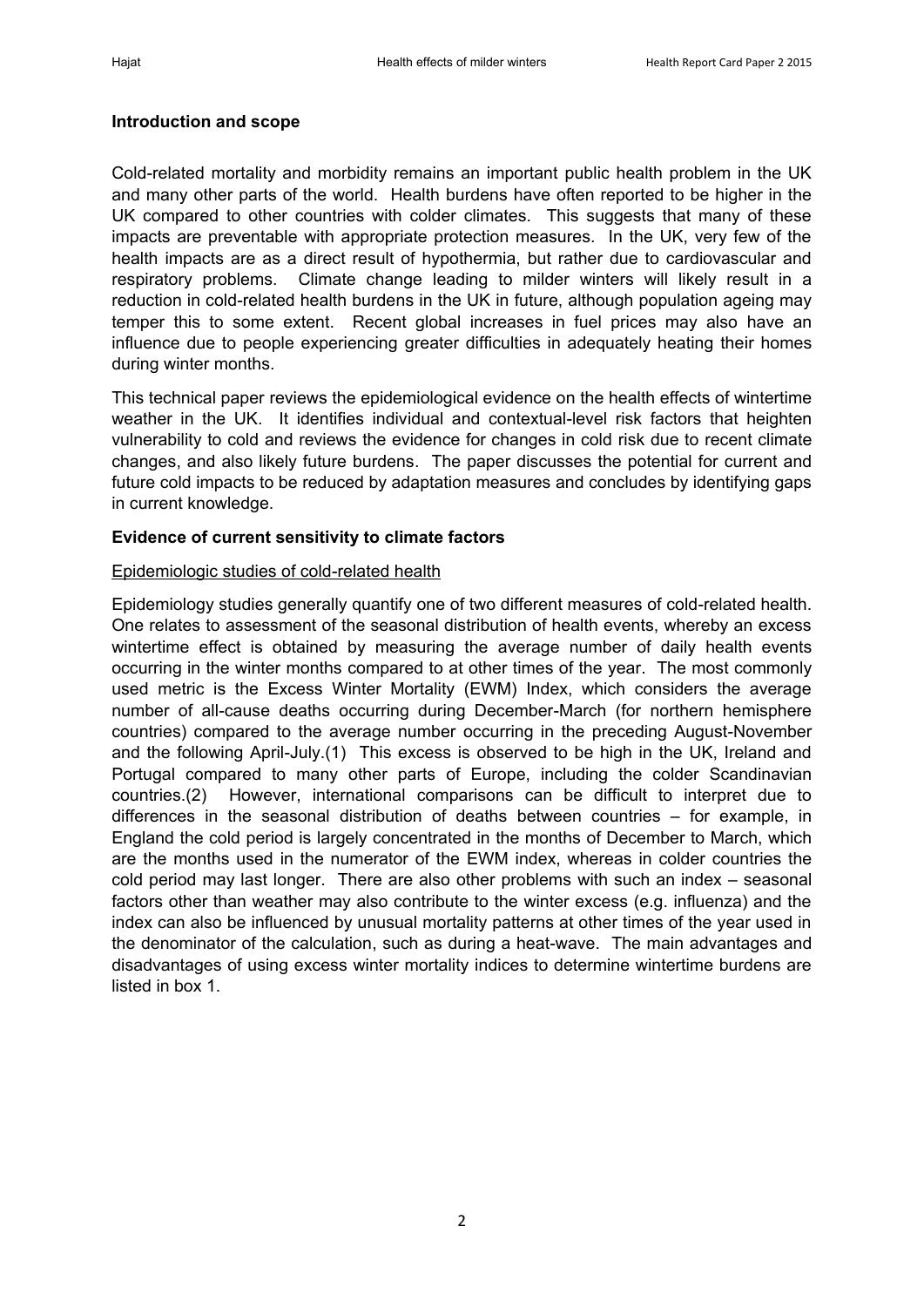|         |  | Box 1: Advantages and disadvantages of using an excess mortality index to determine wintertime |  |  |  |  |  |
|---------|--|------------------------------------------------------------------------------------------------|--|--|--|--|--|
| burdens |  |                                                                                                |  |  |  |  |  |

| <b>Advantages:</b> |                                                                                                                                                                        |           | Disadvantages:                                                                                                                                                                                              |  |  |  |  |  |
|--------------------|------------------------------------------------------------------------------------------------------------------------------------------------------------------------|-----------|-------------------------------------------------------------------------------------------------------------------------------------------------------------------------------------------------------------|--|--|--|--|--|
|                    | It is easy and quick to calculate. If daily or<br>even seasonal mortality counts are available,<br>the formula can be applied without advanced<br>statistical methods. | $\bullet$ | It is crude. Seasonal changes in health do<br>not occur according to fixed calendar dates.                                                                                                                  |  |  |  |  |  |
|                    |                                                                                                                                                                        |           | Not all deaths due to cold are during the<br>winter, and not all of the winter excess is due                                                                                                                |  |  |  |  |  |
|                    | It is easily understood by the lay public and<br>policymakers.                                                                                                         |           | to cold.                                                                                                                                                                                                    |  |  |  |  |  |
|                    | It can measure the full excess at wintertime,<br>without missing many deaths due to delayed<br>effects.                                                                |           | International comparisons are complicated by<br>potential differences in the distribution of<br>wintertime deaths and the length of the winter<br>period.                                                   |  |  |  |  |  |
|                    |                                                                                                                                                                        | $\bullet$ | The ratio may be sensitive to the periods<br>used in the denominator, e.g. if summer<br>months are included the occurrence of a<br>heat-wave may artificially reduce the index.                             |  |  |  |  |  |
|                    |                                                                                                                                                                        | $\bullet$ | It doesn't allow for identification of which<br>weather factors are important for health or for<br>the specific conditions, e.g. are cold-spells<br>occurring early in the winter worse than later<br>ones? |  |  |  |  |  |

For the reasons listed, the EWM index is not an appropriate indicator of health burdens associated with wintertime weather. Indeed, there is very little correlation between recent ONS statistics on annual excess winter deaths for England and Wales, and the severity of wintertime weather experienced. Analysis of EWM to draw conclusions about cold-related health impacts can lead to spurious findings.[\(3\)](#page-9-2)

By contrast, the second type of epidemiologic evidence measures the explicit effects of weather on health whilst controlling for underlying seasonal patterns. These studies are usually based on conducting regression analysis of data consisting of sequences of health events measured at regular intervals of time, for example the daily number of deaths in relation to daily fluctuations in temperature over a period of a few years. Because these time-series regression studies provide the best evidence of acute effects of cold exposure, they are the focus for the literature reviewed in this paper.

#### *Mortality & morbidity outcomes*

Time-series regression studies show that in many settings mortality levels rise in a gradual, often linear fashion in relation to a fall in ambient temperature during winter months. This risk is sometimes referred to as the cold slope, and the steepness of the slope may vary across cities and countries depending on differing climatic, demographic and socioeconomic profiles.[\(4-](#page-9-3)6) In a time-series analysis of natural deaths in 15 European cities, the cold-related relative risk in London was higher than in the colder cities of Helsinki, Prague and Stockholm, but lower compared to most of the other cities studied.[\(4\)](#page-9-3) However, such results do not take into account the frequency of cold days experienced and so do not necessarily reflect total cold attributable burdens. A recent international study that quantified attributable fractions reported that moderate cold was responsible for proportionally less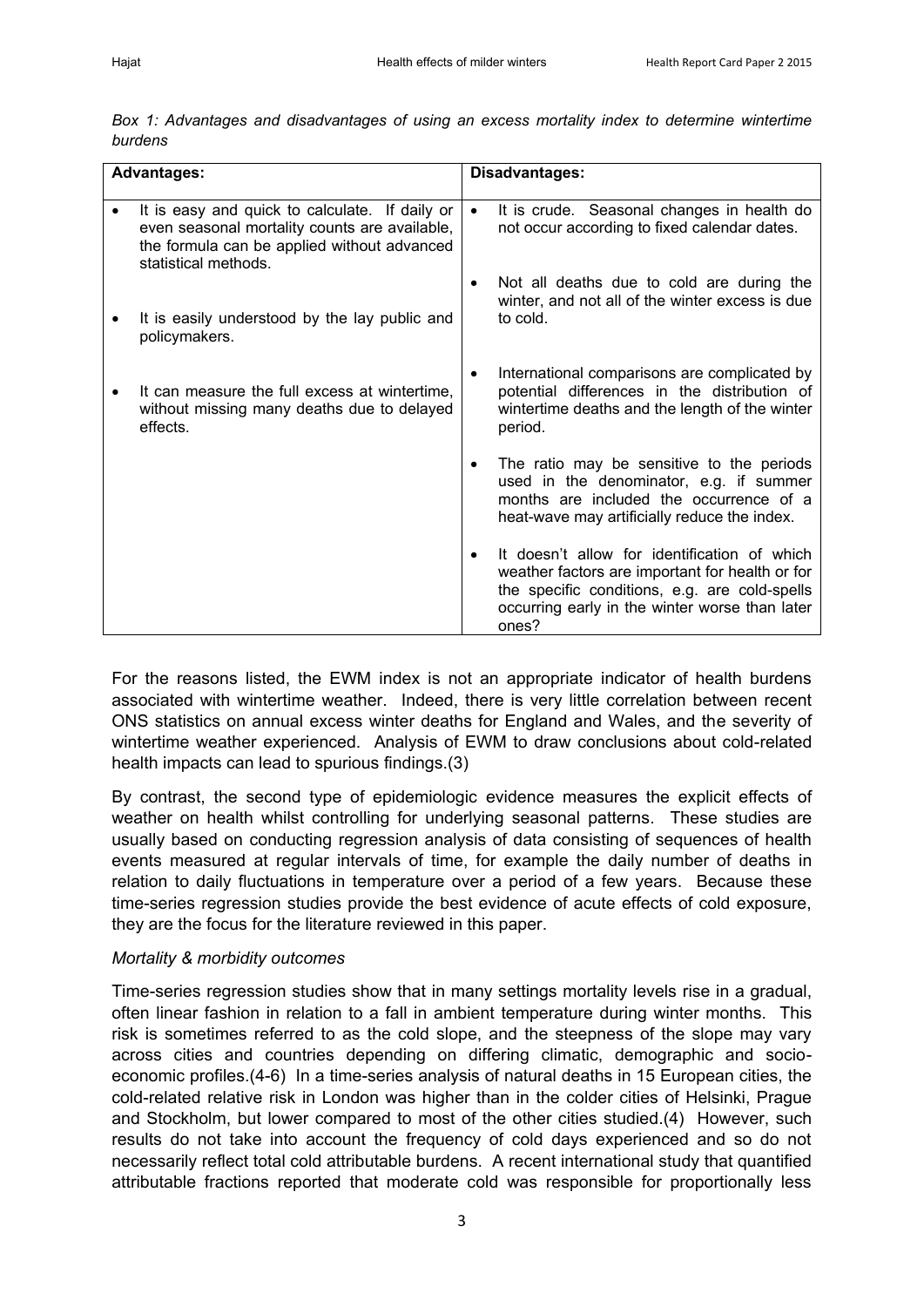deaths in the UK compared to China, Japan or Italy.[\(6\)](#page-9-4) In UK specific studies, a 6% increase in all-cause deaths was observed in England & Wales for every 1°C fall in daily mean temperature within the top 5% of the coldest days of the year.[\(7\)](#page-9-5) In major Scottish cities, a 1°C reduction in mean temperature below 11°C was associated with an increase in mortality of 2.9%, 3.4%, 4.8% and 1.7% from all-causes, cardiovascular, respiratory, and non-cardio-respiratory causes respectively.[\(8\)](#page-9-6)

Low temperatures have also been associated with raised risk in morbidity outcomes in the UK, including emergency hospital admissions for respiratory diseases [\(9\)](#page-9-7) and myocardial infarctions,[\(10\)](#page-9-8) GP consultations for respiratory problems,[\(11\)](#page-9-9) activation of implantable cardioverter defibrillators among cardiac patients,[\(12\)](#page-9-10) and also delayed ambulance call response times.[\(13\)](#page-9-11) Most recently, the utility of using data from the Emergency Department Syndromic Surveillance System was demonstrated to provide timely indication of public health impacts in relation to cold weather.[\(14\)](#page-9-12)

#### *Delayed effects*

Cold effects can be delayed by a few days or weeks following initial exposure, originating the need to consider exposure effects over multiple days. In general, cold effects on cardiovascular diseases have been shown to be more immediate than on respiratory causes.[\(15\)](#page-9-13) Unlike with hot weather, there is no evidence that there are additional impacts on health when cold conditions occur on consecutive days as part of a cold-spell.[\(16\)](#page-9-14) Also unlike with heat-related deaths in the UK, there is little evidence of short-term displacement of cold-related deaths, indicating they do not predominantly occur in already frail individuals who may have been expected to die anyway within a short space of time.[\(17\)](#page-9-15)

#### *Snow and ice*

In general, there are increased rates of emergency hospital admissions for falls associated with harsh winter conditions.[\(18\)](#page-9-16) Hip fractures among elderly groups are only weakly associated with snow and ice conditions in the UK,[\(19-22\)](#page-9-17) with the great majority of falls resulting in a fractured hip occurring indoors. Fractures of the forearm and wrist are more strongly linked to cold and icy weather.[\(23\)](#page-10-0)

#### Vulnerable groups

A person's susceptibility to cold weather is affected by both individual and contextual-level risk factors.[\(24\)](#page-10-1)

#### *Age*

The most important risk factor for cold-induced illness and death is advanced age.[\(25\)](#page-10-2) An elevated mortality risk is observed with all age groups, but the risk increases steeply for elderly people. The elderly are less able to thermoregulate their bodies compared to other age-groups, and in other ways are also more susceptible to many of the effects of cold exposure.[\(24\)](#page-10-1) Although snow and ice contribute to the risk of injuries and falls, the relationship is more complex when stratified by age. Younger, working-age adults may be most vulnerable to snow and ice-related fractures,[\(17\)](#page-9-15) resulting in greater activity days lost.

#### *Pre-existing illness*

Underlying diseases can modify blood pressure, circulation and perspiration rates, leading to increased cold risk.[\(24\)](#page-10-1) Evidence for the UK generally indicates that respiratory diseases show the strongest temperature-mortality/morbidity relationships, but cardiovascular outcomes contribute a higher attributable burden because of the greater frequency of cardiovascular events.[\(7\)](#page-9-5) Specific cardiovascular diseases shown to be associated with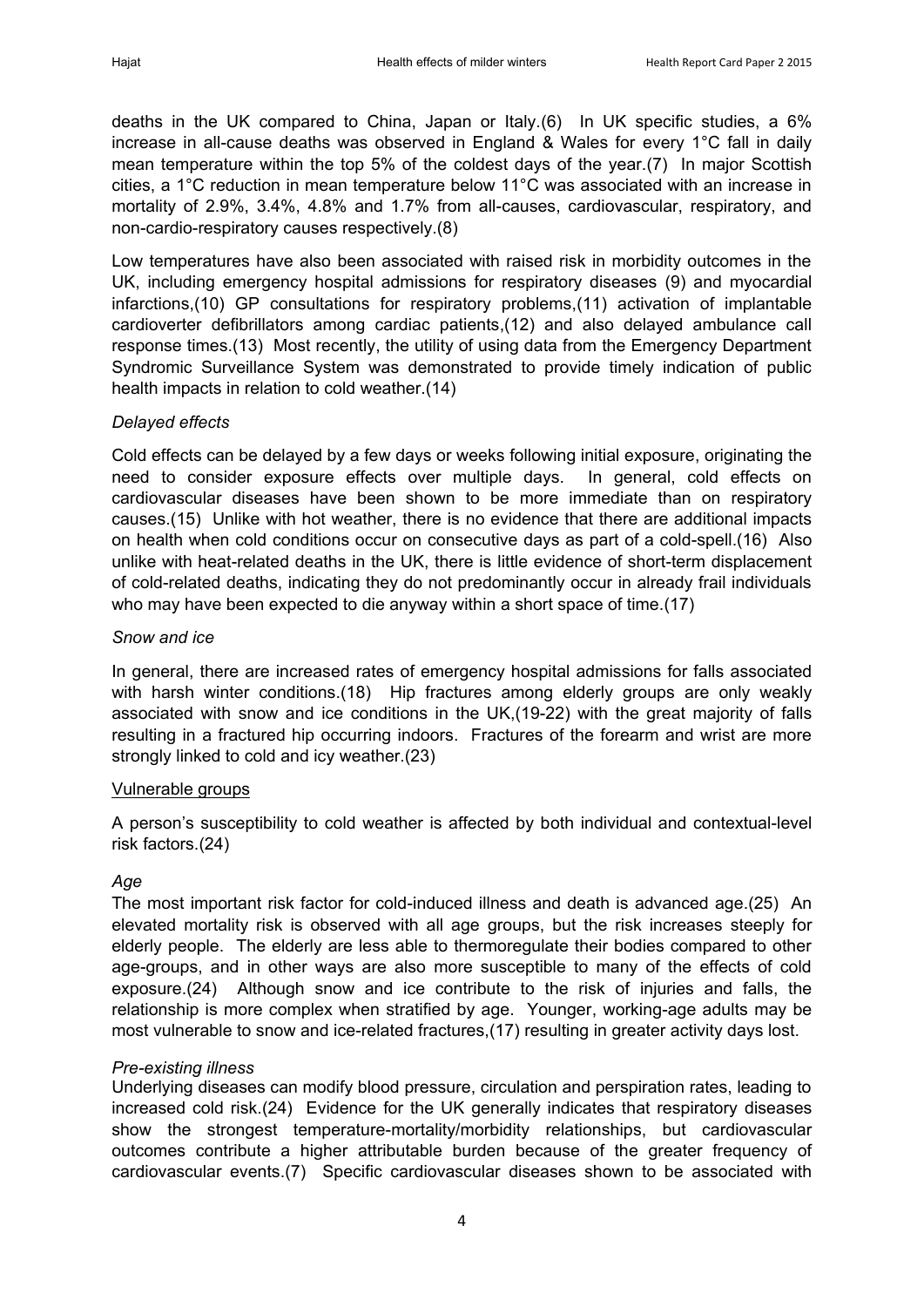cold include myocardial infarction [\(10\)](#page-9-8) and stroke.[\(26\)](#page-10-3) Among respiratory categories, chronic obstructive pulmonary disease (COPD) is strongly linked with wintertime weather and has been the outcome of intervention studies conducted within the home [\(27\)](#page-10-4) and of preventative care informed by a health forecasting and alert system.[\(28\)](#page-10-5) Many infectious diseases, including influenza, are seasonally distributed, but the contribution of weather factors to such outcomes is not clear.

#### *Sex*

Women may have slightly greater risk of cold-related death than men, but the difference is likely to be partly explained by differences in the age distribution – women live longer than men. They are also more likely to be living alone which can also heighten risk. An analysis of cold deaths in a cohort of elderly people from UK general practices found a greater risk in women: relative risk of 1.08 (95% CI 0.99 to 1.19) compared to men, after adjusting for age and region.[\(25\)](#page-10-2)

#### *Rurality*

The evidence for differences in effects by rurality is varied and inconclusive. Excess winter mortality in the UK has not been found to vary by population density,[\(29\)](#page-10-6) although living in a rural area may increase any effect of socio-economic deprivation.[\(7\)](#page-9-5)

#### *Socio-economic status and fuel poverty*

Evidence on the effect of socio-economic status is inconsistent, despite expected relationships between poverty, poor home heating and wintertime health.[\(30\)](#page-10-7) No clear modification of risk by socio-economic gradient has been reported in several UK studies.[\(7,](#page-9-5) [25,](#page-10-2) [31\)](#page-10-8) In the UK, social housing is often well heated and more energy efficient than housing in the owner-occupier and privately rented sectors.[\(32\)](#page-10-9) However, the 2012 Hills review of fuel poverty,[\(33\)](#page-10-10) and other reviews relevant to the UK,[\(34,](#page-10-11) [35\)](#page-10-12) refer to evidence on a range of health outcomes likely to be adversely affected by fuel poverty, including psychosocial wellbeing and quality-of-life measures.

#### *Housing*

Evidence on associations between housing and wintertime health is limited.[\(36\)](#page-10-13) There is some observational evidence for the UK that vulnerability to cold is less in newer build and more energy efficient homes.[\(32\)](#page-10-9) Analysis of data from the Health and Lifestyle Survey showed that, in Britain, housing quality tends to be worse in areas of colder climates, and that this leads to higher risk of hypertension.[\(37\)](#page-10-14) In addition, a recent Cochrane Collaboration review on housing improvements concluded that interventions that improve thermal comfort in the home can lead to health improvements, especially when targeted at those with inadequate warmth and those with chronic respiratory diseases.[\(38\)](#page-10-15) This review also suggested that dwellings which are affordable to heat are linked to improved health and social relationships and may reduce absences from school or work. Furthermore, simulation studies of home energy efficiency improvement measures indicate net positive health benefits related to indoor temperature and indoor air quality, although this may vary by setting.[\(39\)](#page-10-16)

#### Regional differences

Variations in the distributions of the above health, demographic, socio-economic and builtenvironment characteristics are likely to explain most differences in cold risk observed between UK regions. The most recent UK evidence on regional variations in cold risk are provided by the London School of Hygiene & Tropical Medicine's evaluation of the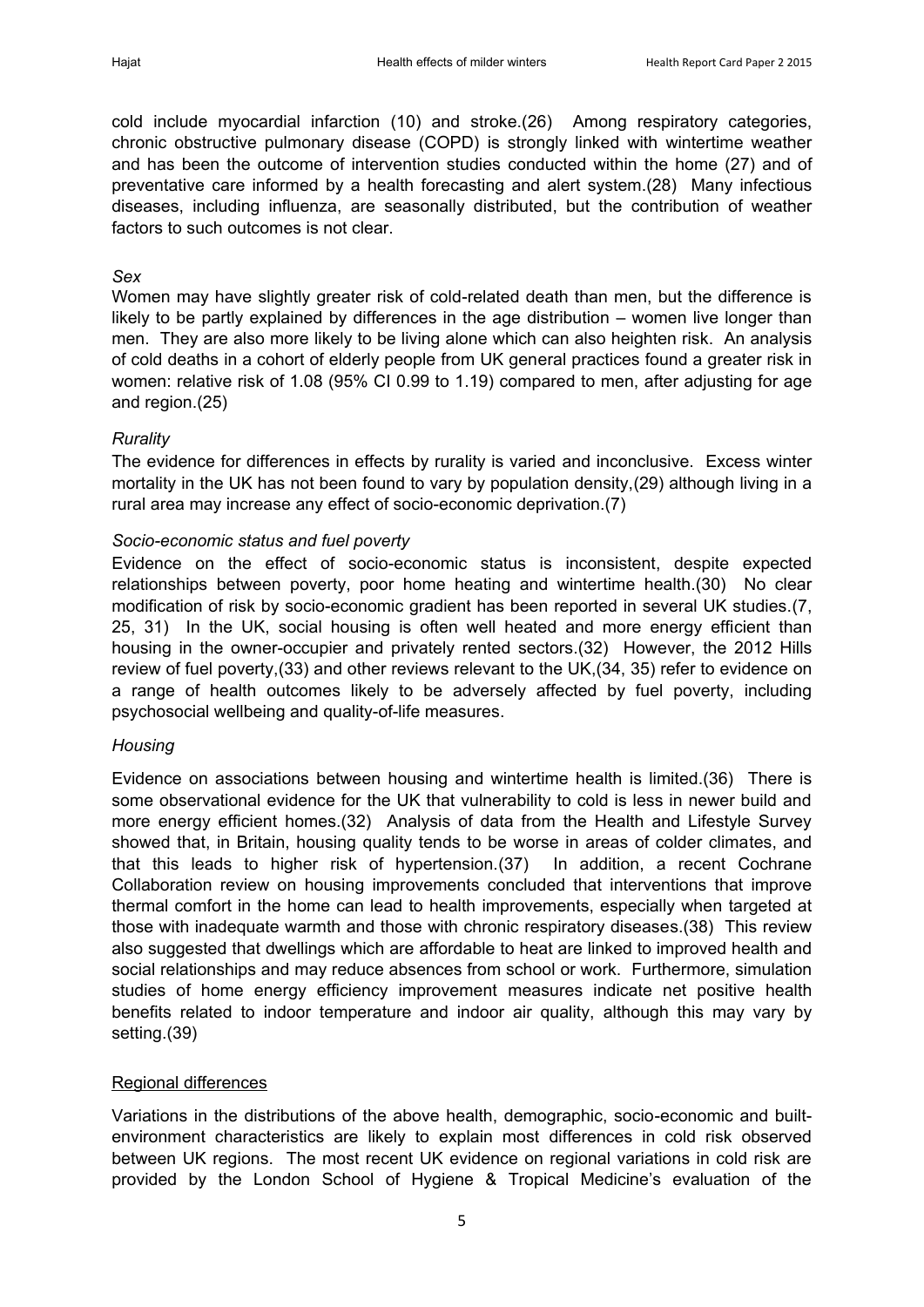Department of Health Cold Weather Plan, as part of which epidemiologic assessment of retrospective data was conducted.[\(17\)](#page-9-15) Adverse cold-related health impacts were observed in all regions, with the North East, North West and London regions experiencing the greatest relative increase in mortality. In all regions, impacts became apparent at fairly moderate values of mean temperature, indicating that ambient temperatures do not need to be particularly extreme before adverse effects occur. Evidence from Scotland suggests that other weather factors such as wind-chill have little additional effect on deaths once temperature has been modelled, reflecting the fact that temperature is the most important weather factor influencing wintertime health.[\(8\)](#page-9-6) However, an apparent role for rainfall has been reported in explaining inter-town variations in mortality from ischaemic heart disease.[\(40\)](#page-10-17) An assessment of GP consultations for respiratory conditions by elderly people in 16 locations across the UK observed the strongest risk in Norwich, although attributable fractions were highest in Edinburgh due to the Scottish city experiencing more cold days.[\(41\)](#page-10-18)

#### **Review of studies estimating current cold-related health impacts attributable to observed climate change (1970-2013)**

Reductions in cold-related health impacts over recent decades have been reported in UK populations, although there is little information on the contribution that observed climate changes since the 1970s may have provided to such reductions. As well as long-term reductions in seasonal mortality,[\(42-44\)](#page-10-19) deaths in London specifically related to cold weather declined in a broadly uniform fashion throughout the  $20<sup>th</sup>$  century.[\(45\)](#page-11-0) This study showed that the reduced vulnerability during the final period analysed (1986-1996) was consistent with the magnitude of reductions observed in the 3 earlier periods (all pre-1970s). suggesting that factors other than climate change leading to milder winters may have been the main drivers. An optimal detection analysis of deaths in England and Wales in those aged 50+ years reported that adaptation considerably enhanced reductions in cold-related deaths during 1976-2005, with an estimated decrease of 85 cold-related deaths per million population per year, but only 47 if no adaptation had taken place.[\(46\)](#page-11-1)

One study from 1995 which used projections of future temperatures from general circulation models to estimate future numbers of cold deaths for England and Wales reported that mean surface temperatures would increase 0.9°C by 2010 (compared to the baseline period of 1968-1988) which would lead to 3310 less deaths during September-May, in the absence of any changes in health care or socio-economic conditions.[\(47\)](#page-11-2) This estimate is lower than that of Alderson who predicted about 8000 deaths avoided for an increase of 1°C in average winter temperature, although this number relates to excess winter deaths rather than those due specifically to cold.[\(48\)](#page-11-3)

As part of an assessment of the impact of climate change on winter road maintenance and traffic accidents in the West Midlands, it was reported that between 1999-2006 there had been a general downward trend in the annual number of accidents, whilst over the same period there was no overall warming trend evident in mean winter temperatures.[\(49\)](#page-11-4) This suggests that recent improvements in accident rates are due to non-climate related factors.

#### **Review of studies estimating future cold-related health impacts attributable to climate change during the periods 2010-2050 and 2050-2100**

Estimates of current temperature-health risk profiles applied to projections of future local climate have been used to provide projections of future cold-related health burdens due to climate change, with the most realistic estimates being those which also consider changes in population vulnerability. For example, population ageing may amplify cold-related health burdens in future, whilst health protection and other adaptation measures may contribute to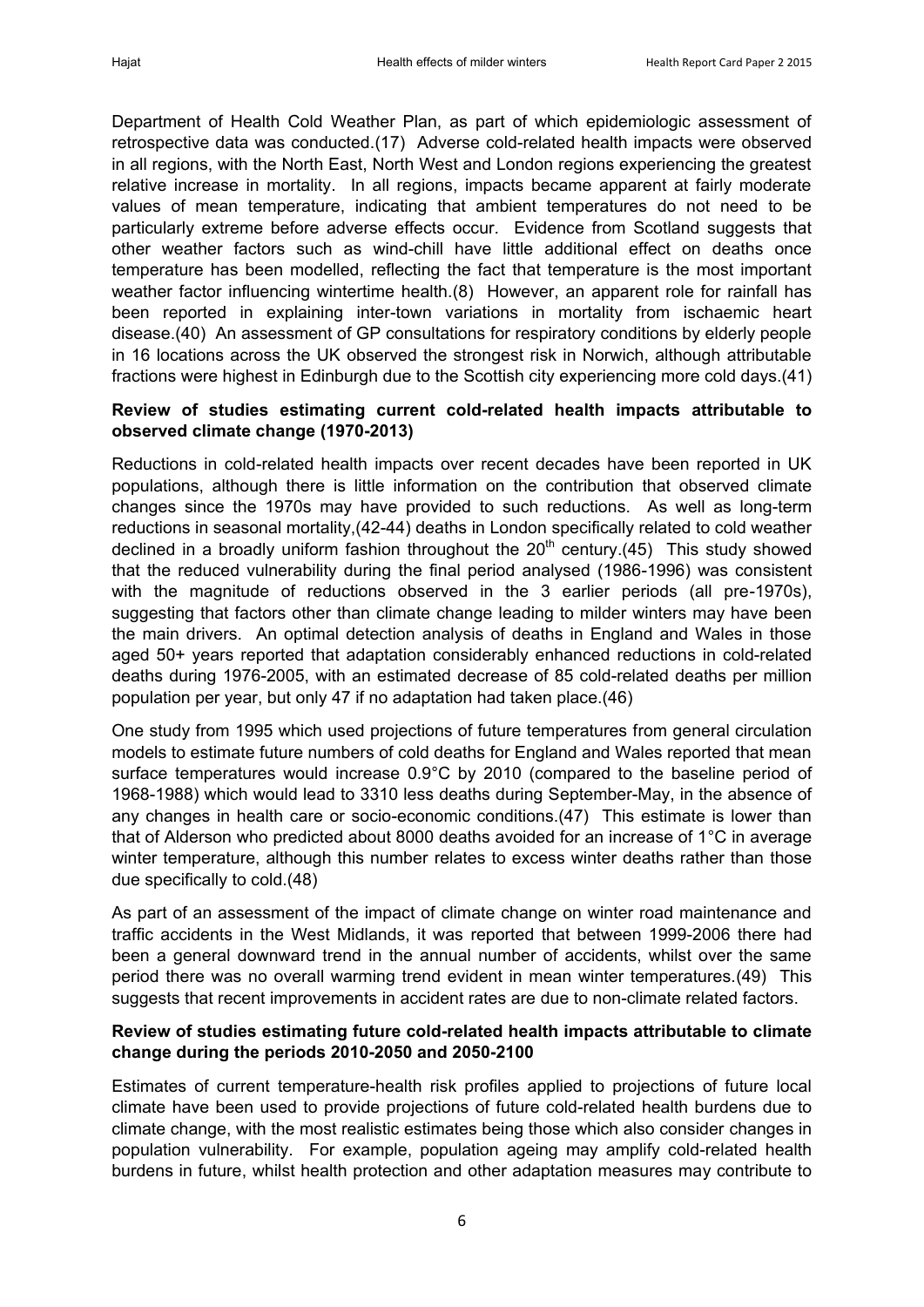reducing future risk. Although cold spells may become more common in future due to increased climate variability, such sustained periods of low temperatures are not associated with additional mortality risk compared to individual cold days.[\(16\)](#page-9-14)

A recent assessment for the whole of the UK using an ensemble of 9 climate model realisations based on the medium emissions scenario (SRES A1B) reported that, in the absence of any adaptation by the population, a mean annual *increase* in cold-related deaths of 3% would be observed by the 2020s compared to current levels, followed by a decrease of 2% by the 2050s compared to current levels.[\(50\)](#page-11-5) Cold risk remained highest in the elderly, in particular those aged over 85 years. An increase in deaths was observed for the 2020s due to projected demographic changes (increased population size and ageing) offsetting any reduction in impacts due to warmer winters. Had population size and age structure been held constant, then a reduction in cold-deaths of 9% and 26% was projected by the 2020s and 2050s respectively. Reductions are observed in all regions of the UK, with the highest cold-related death rate being in Wales (61.1 deaths per 100,000 people by the 2050s) and the lowest rate in Northern Ireland (34.1 per 100,000 people), although the latter rate was based on the current temperature-mortality risk profile of the neighbouring North West region due to data unavailability. The UK-wide cold-related death rate was 62.3 per 100,000 people for the 2020s and 50.6 for the 2050s.

A previous assessment for England and Wales reported an annual decrease in cold deaths of 6353 by the year 2030 and 8922 by 2050, assuming no changes in health care and socioeconomic conditions.[\(47\)](#page-11-2) About 40% of these avoided deaths were in deaths due to ischaemic heart disease, with the rest mainly from cerebrovascular disease, chronic bronchitis and pneumonia. Hames and Vardoulakis showed a decrease of 24% in coldrelated mortality over the period 2020s-2050s, based on current population levels.[\(51\)](#page-11-6) Other work, which also did not model future demographic changes, observed a 25% reduction in cold-related by deaths by the 2050s.[\(52\)](#page-11-7) Separate estimates have also been produced for London as part of a global assessment.[\(53\)](#page-11-8)

The analysis of future burdens of traffic accidents in the West Midlands, using the UKCIP02 (UK Climate Impacts programme 2002) medium-high emission scenario, reported that a reduction in the number of days below 5°C, leading to less days with slippery winter roads, will result in a reduction in the number of traffic accidents by 12% compared to a current annual baseline of 2039 accidents.[\(49\)](#page-11-4) For later periods, the paper reports a 43% reduction in accidents by the 2080s, although continuing improvements in vehicle technology and road safety may mean that this is a conservative estimate.

Going back to cold-related deaths, these were estimated to decrease by 26% over the period 2050s-2080s, assuming no population changes.[\(51\)](#page-11-6) Hajat et al reported a 12% decrease in the UK by the 2080s compared to current levels, and a 40% decrease for the same period if future population size and ageing are not taken into account.[\(50\)](#page-11-5) The UKwide cold-related death rate for the 2080s was 40.9 per 100,000 people. An extension to this work reported that cold deaths in the UK by the 2080s will still outnumber heat deaths by a factor of over 4, assuming current susceptibility.[\(54\)](#page-11-9) Although there are some arguments that climate change may not lead to a substantial reduction in winter mortality rates,[\(55\)](#page-11-10) the overwhelming evidence from the UK, which currently has a much higher burden from coldrelated mortality than from heat-related mortality, indicates that climate change will lead to a net reduction in temperature-related deaths due to any increase in heat-related impacts being offset by a greater reduction in cold burdens. However, the demographic changes expected in the UK this century may partly counter this.[\(50\)](#page-11-5) Also, in the long-term, if temperatures continue to rise then heat-related impacts may eventually become more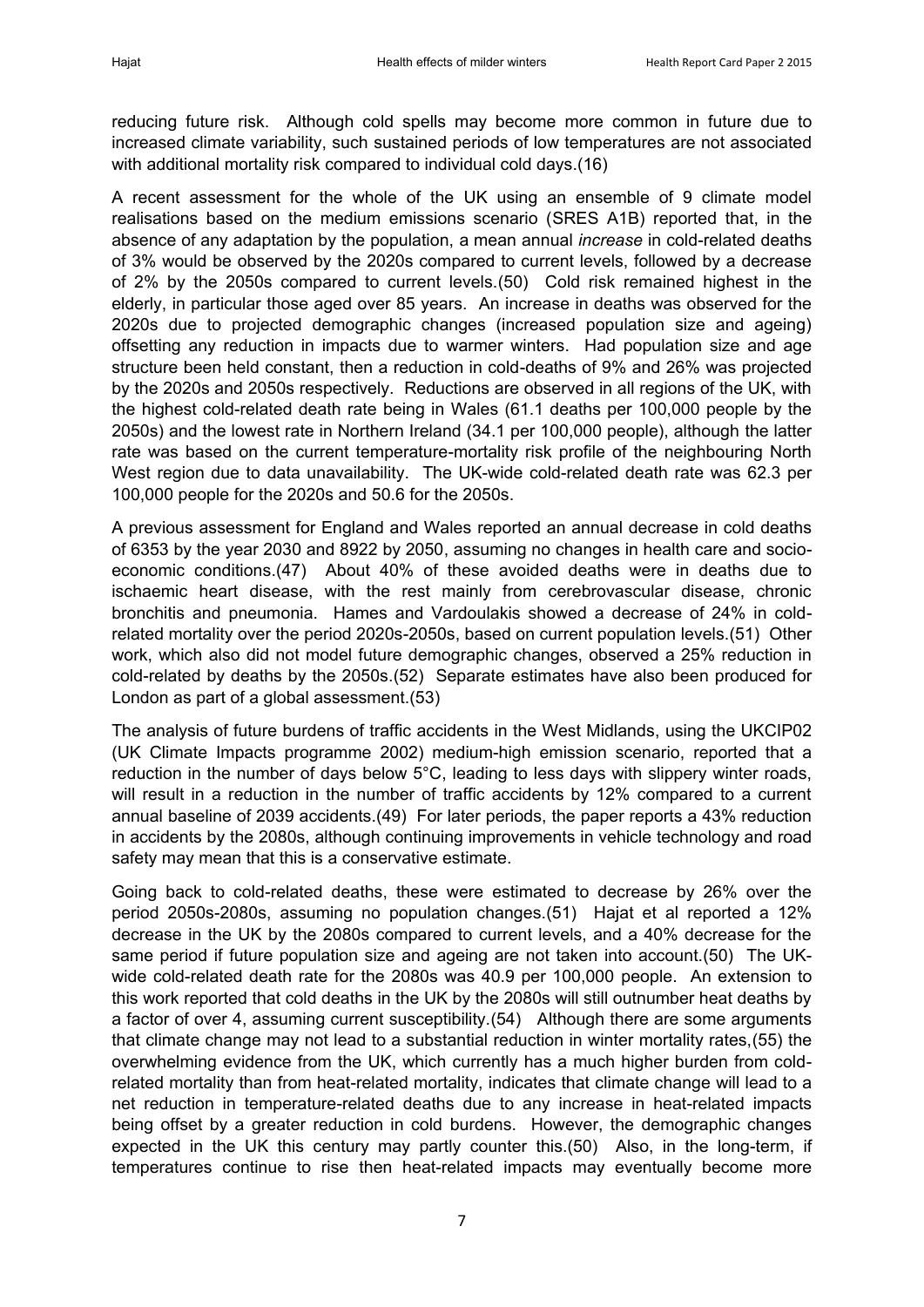dominant.[\(56\)](#page-11-11) There is little evidence from the UK on how climate change may affect rates of wintertime infections.

#### **Potential for impacts to be avoided by adaptation measures**

Although milder winters due to climate change will likely mean that cold-related health impacts will reduce in future, there are likely to be other factors that will contribute to the changes. Despite population ageing and a progressive increase in the prevalence of cardiorespiratory disease, vulnerability to cold has reduced over the course of the previous century.[\(45\)](#page-11-0) Although not quantified, the reasons for this likely include developments in health care (including influenza vaccination),[\(57\)](#page-11-12) improved nutrition during winter months, better support services, and improved housing.[\(42\)](#page-10-19) Indoor temperatures have risen as a result of improvements in building materials and standards, such that even today the age of a property remains an important determinant of indoor exposure,[\(58\)](#page-11-13) which in turn broadly correlates with the risk of winter mortality [\(32\)](#page-10-9) and morbidity.[\(59\)](#page-11-14) However, these trends may be undone by continuing increases in fuel prices. About half of the people in fuel poverty (i.e. households that require 10% or more of their income to achieve adequate warmth in the home) in England are over 60 years of age.[\(60\)](#page-11-15)

Factors that have reduced outdoor exposure to cold are also likely to have played a role in the vulnerability reduction.[\(43\)](#page-11-16) These include increased car ownership, climate-controlled transportation and shopping facilities, and improved clothing fabrics.[\(61\)](#page-11-17) Measures such as windproofing bus shelters and better heating of waiting rooms could reduce the cold burden further.[\(62\)](#page-11-18) It has been suggested that improved adaptation and acclimatisation to warmer summertime temperatures may increase vulnerability to cold in the future, although there is no evidence to support such maladaptation fears. Although the number of traffic accidents related to wintertime weather are projected to reduce in future, the study authors warn that if a warmer climate results in budget cuts for highway maintenance then this may run the risk of reversing the declining trends.[\(49\)](#page-11-4)

Since the winter of 2011, England has had in operation a cold weather plan run by the Department of Health (https://www.gov.uk/government/publications/cold-weather-plan-forengland-2013). The plan provides advice for individuals, communities and agencies on how to prepare for and respond to severe cold weather, and initiates acute actions by health and social care professionals and other community organisations to strengthen the protection and support of vulnerable individuals when cold weather is forecast. As well as a recent process evaluation of this plan,[\(17\)](#page-9-15) further qualitative information has led to updates to the plan which the authors describe as an example of pragmatic evidence-based policy making.[\(63\)](#page-11-19) To date, however, there is little quantitative evidence on the effectiveness of such plans either from England or elsewhere in the world. This lack of quantitative evidence also applies to most other types of cold-related health intervention measures. The arguable exceptions to this are home energy efficiency strategies, where there is enough evidence to suggest that these confer health benefits to some population groups.[\(64-67\)](#page-11-20)

#### **Conclusions and evidence gaps**

Although concerns about global warming have focussed recent attention on the dangers of exposure to hot weather, cold-related exposure remains a much greater public health problem in the UK. This may be exacerbated by population ageing and recent global increases in fuel prices leading to a greater inability among people to warm their homes adequately during cold weather. Although climate change is likely to lead to a reduction in future cold-related health impacts, intervention measures designed to minimise cold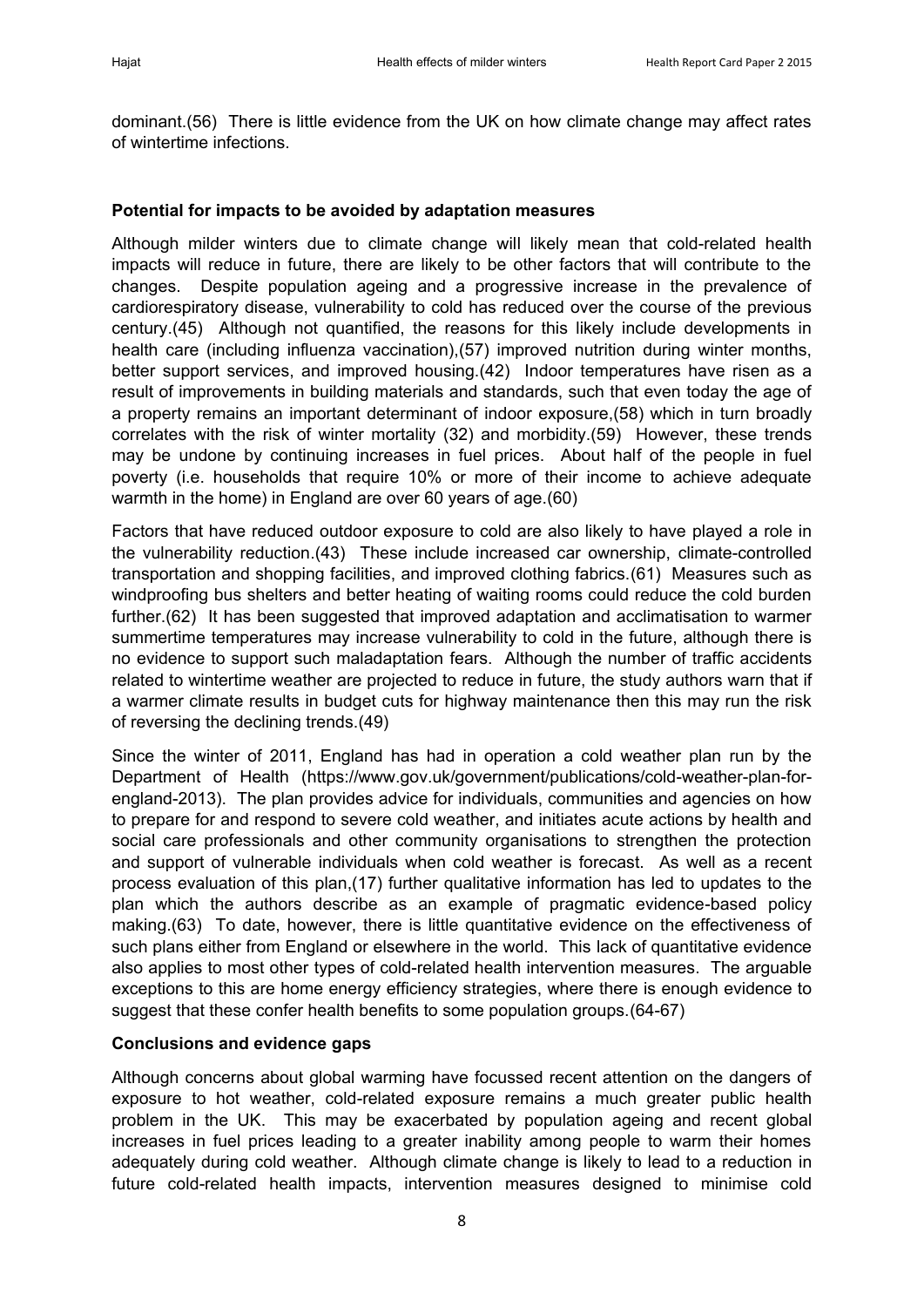exposure and reduce fuel poverty will also play a key role in determining current and future health burdens due to cold weather. The following evidence gaps are identified.

- There is no consensus on the role, if any, that deprivation plays on cold-related mortality and morbidity.
- There is little evidence on the contribution that observed climate change since the 1970s has played on observed reductions in cold-related health burdens over recent decades.
- With perhaps the exception of home energy efficiency interventions, there is limited quantitative evidence on the effectiveness of adaptation measures in reducing coldrelated health impacts.
- The importance of factoring-in spontaneous and planned adaptation options into estimates of future cold burdens is unclear and needs to be explored further.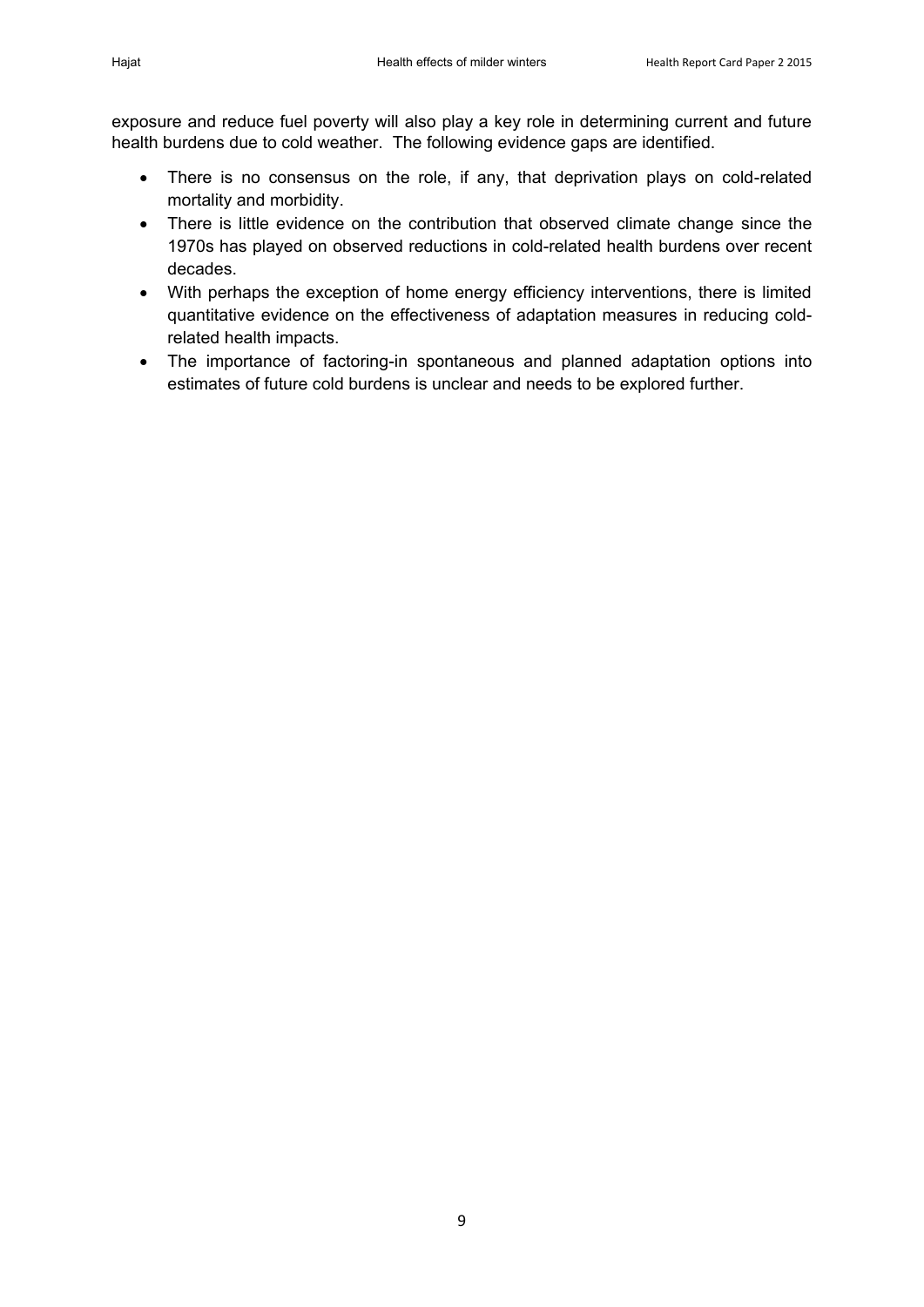### **References**

- <span id="page-9-0"></span>1. Curwen M, Devis T. Winter mortality, temperature and influenza: has the relationship changed in recent years? *Population trends*. 1988;54:17-20.
- <span id="page-9-1"></span>2. Healy JD. Excess winter mortality in Europe: a cross country analysis identifying key risk factors. *Journal of Epidemiology and Community Health*. 2003;57:784-9.
- <span id="page-9-2"></span>3. Staddon PL, Montgomery HE, Depledge MH. Climate warming will not decrease winter mortality. *Nature Climate Change.* 2014;doi:10.1038/nclimate2121.
- <span id="page-9-3"></span>4. Analitis A, Katsouyanni K, Biggeri A, Baccini M, Forsberg B, Bisanti L, et al. Effects of cold weather on mortality: results from 15 European cities within the PHEWE project. *Am J Epidemiol*. 2008;168(12):1397-408.
- 5. Cold exposure and winter mortality from ischaemic heart disease, cerebrovascular disease, respiratory disease, and all causes in warm and cold regions of Europe. The Eurowinter Group. *Lancet*. 1997;349(9062):1341-6.
- <span id="page-9-4"></span>6. Gasparrini A, Guo Y, Hashizume M, Lavigne E, Zanobetti A, Schwartz J, et al. Mortality risk attributable to high and low ambient temperature: a multicountry observational study. *Lancet*. 2015; pii: S0140-6736(14)62114-0. doi: 10.1016/S0140- 6736(14)62114-0.
- <span id="page-9-5"></span>7. Hajat S, Kovats RS, Lachowycz K. Heat-related and cold-related deaths in England and Wales: who is at risk? Occup Environ Med. 2007;64(2):93-100.
- <span id="page-9-6"></span>8. Carder M, McNamee R, Beverland I, Elton R, Cohen GR, Boyd J, et al. The lagged effect of cold temperature and wind chill on cardiorespiratory mortality in Scotland. *Occup Environ Med*. 2005;62:702-10.
- <span id="page-9-7"></span>9. McGregor GR, Walters S, Wordley J. Daily hospital respiratory admissions and winter air mass types, Birmingham, UK. *Int J Biometeorol.* 1999;43:21-30.
- <span id="page-9-8"></span>10. Bhaskaran K, Hajat S, Haines A, Herrett E, Wilkinson P, Smeeth L. Short term effects of temperature on risk of myocardial infarction in England and Wales: time series regression analysis of the Myocardial Ischaemia National Audit Project (MINAP) registry. *BMJ.* 2010;341:c3823.
- <span id="page-9-9"></span>11. Hajat S, Haines A. Associations of cold temperatures with GP consultations for respiratory and cardiovascular disease amongst the elderly in London. *Int J Epidemiol*. 2002;31(4):825-30.
- <span id="page-9-10"></span>12. McGuinn L, Hajat S, Wilkinson P, Armstrong B, Anderson HR, Monk V, et al. Ambient temperature and activation of implantable cardioverter defibrillators. *Int J Biometeorol.* 2013;57:655-62.
- <span id="page-9-11"></span>13. Thornes JE, Fisher PA, Rayment-Bishop T, Smith C. Ambulance call-outs and response times in Birmingham and the impact of extreme weather and climate change. *Emerg Med J*. 2014;31:220-8.
- <span id="page-9-12"></span>14. Hughes HE, Morbey R, Hughes TC, Locker TE, Shannon T, Carmichael C, et al. Using an Emergency Department Syndromic Surveillance System to investigate the impact of extreme cold weather events. *Public Health.* 2014;128:628-35.
- <span id="page-9-13"></span>15. Keatinge WR. Winter mortality and its causes. *Int J Circumpolar Health.*
- 2002;61(4):292-9.
- <span id="page-9-14"></span>16. Barnett AG, Hajat S, Gasparrini A, Rocklov J. Cold and heat waves in the United States. *Environ Res*. 2012;112:218-24.
- <span id="page-9-15"></span>17. Chalabi Z, Erens B, Hajat S, Heffernan C, Jones L, Mays N, et al. Evaluation of the implementation and health-related impacts of the Cold Weather Plan for England 2012. London: *London School of Hygiene & Tropical Medicine*, 2014.
- <span id="page-9-16"></span>18. Beynon C, Wkye S, Jarman I, Robinson M, Mason J, Murphy K, et al. The cost of emergency hospital admissions for falls on snow and ice in England during winter 2009/10: a cross sectional analysis. *Environ Health*. 2011;10:60.
- <span id="page-9-17"></span>19. Murray IR, Howie CR, Biant LC. Severe weather warnings predict fracture epidemics. *Injury.* 2011;42:687-90.
- 20. Crawford JR, Parker MJ. Seasonal variation of proximal femoral fractures in the United Kingdom. *Injury*. 2003;34:223-5.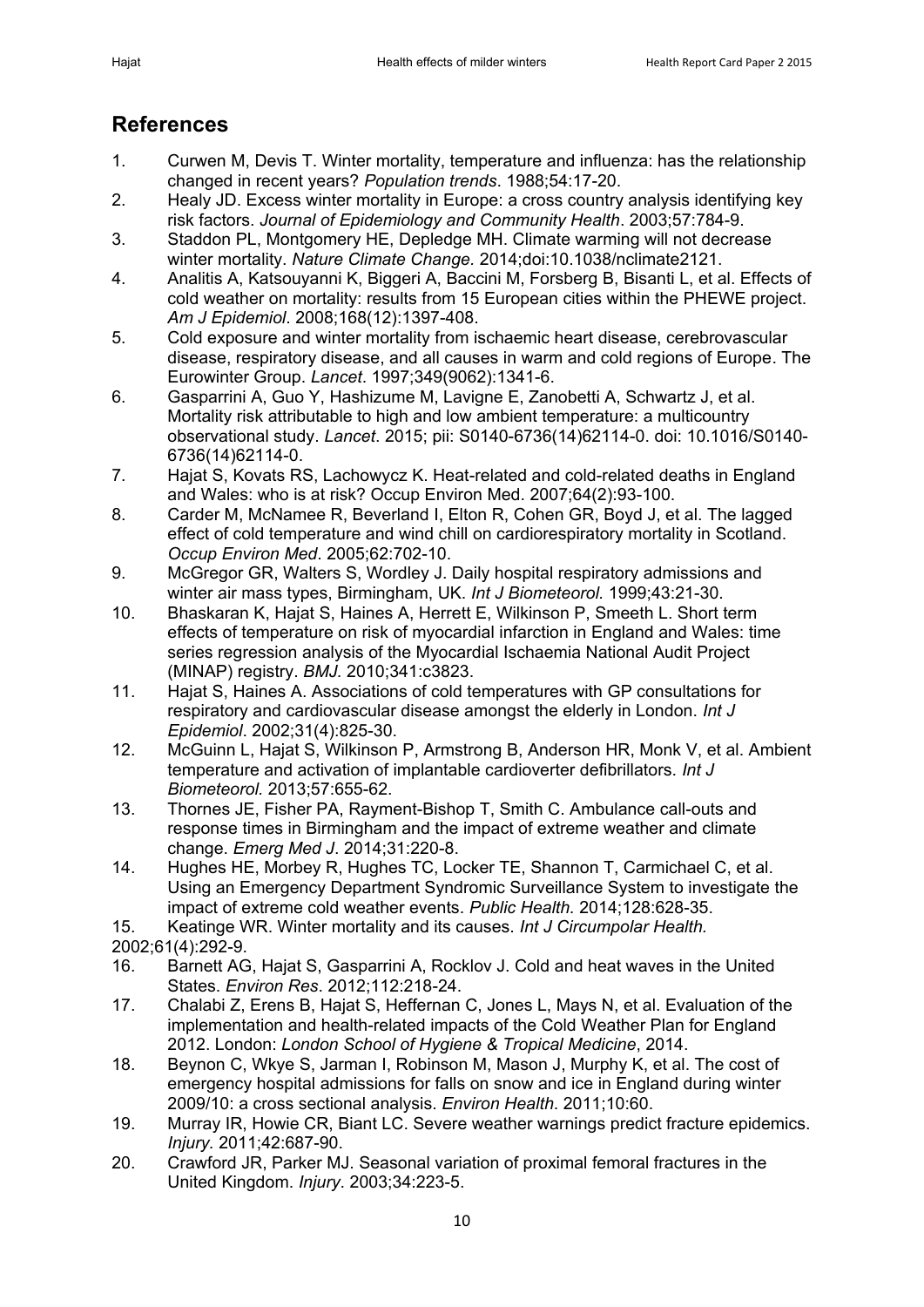- 21. Chesser TJ, Howlett I, Ward AJ, Pounsford JC. The influence of outside temperature and season on the incidence of hip fractures in patients over the age of 65. *Age Ageing*. 2002;31:343-8.
- 22. Parker MJ, Martin S. Falls, hip fractures and the weather. *Eur J Epidemiol.* 1994;10:441-2.
- <span id="page-10-0"></span>23. Ralis ZA. Epidemic of fractures during period of snow and ice. *Br Med J* (Clin Res Ed). 1981;282:603-5.
- <span id="page-10-1"></span>24. Conlon KC, Rajkovich NB, White-Newsome JL, Larsen L, O'Neill MS. Preventing cold-related morbidity and mortality in a changing climate. *Maturitas.* 2011;69(3):197- 202.
- <span id="page-10-2"></span>25. Wilkinson P, Pattenden S, Armstrong B, Fletcher A, Kovats RS, Mangtani P, et al. Vulnerability to winter mortality in elderly people in Britain: population based study. *BMJ*. 2004;329(7467):647.
- <span id="page-10-3"></span>26. Goodwin J. A deadly harvest: the effects of cold on older people in the UK. *Br J Community Nurs.* 2007;12(1):23-6.
- <span id="page-10-4"></span>27. Osman LM, Ayres JG, Garden C, Reglitz K, Lyon J, Douglas JG. A randomised trial of home energy efficiency improvement in the homes of elderly COPD patients. *Eur Respir J.* 2010;35:303-9.
- <span id="page-10-5"></span>28. Bakerly ND, Roberts JA, Thomson AR, Dyer M. The effect of COPD health forecasting on hospitalisation and health care utilisation in patients with mild-tomoderate COPD. *Chron Respir Dis.* 2011;8:5-9.
- <span id="page-10-6"></span>29. Lawlor DA, Maxwell R, Wheeler BW. Rurality, deprivation, and excess winter mortality: an ecological study. *J Epidemiol Community Health*. 2002;56(5):373-4.
- <span id="page-10-7"></span>30. Tanner LM, Moffatt S, Milne EMG, Mills SDH, White M. Socioeconomic and behavioural risk factors for adverse winter health and social outcomes in economically developed countries: a systematic review of quantitative observational studies. *J Epidemiol Community Health*. 2013;67:1061-7.
- <span id="page-10-8"></span>31. Gemmell I, McLoone P, Boddy FA, Dickinson GJ, Watt GC. Seasonal variation in mortality in Scotland. *Int J Epidemiol.* 2000;29(2):274-9.
- <span id="page-10-9"></span>32. Wilkinson P, Landon M, Armstrong B, Stevenson S, Pattenden S, McKee M, et al. Cold Comfort: The social and environmental determinants of excess winter deaths in England, 1986-96. Bristol: 2001.
- <span id="page-10-10"></span>33. Hills J. Getting the measure of fuel poverty. Final report of the HIlls review of fuel poverty. CASE report 72. London: LSE/Dept Energy and Climate Change, 2012.
- <span id="page-10-11"></span>34. Liddell C, Morris C. Fuel poverty and human health: a review of recent evidence. Energy Policy. 2010;38:2987-97.
- <span id="page-10-12"></span>35. Marmot Review Team. The health impacts of cold homes and fuel poverty. 2011.
- <span id="page-10-13"></span>36. Barnard LF, Baker MG, Hales S, Howden-Chapman PL. Excess winter morbidity and mortality: do housing and socio-economic status have an effect? *Rev Environ Health.*  2008;23(3):203-21.
- <span id="page-10-14"></span>37. Mitchell R, Blane D, Bartley M. Elevated risk of high blood pressure: climate and the inverse housing law. *Int J Epidemiol*. 2002;31:831-8.
- <span id="page-10-15"></span>38. Thomson H, Petticrew M, Thomas S, Sellstrom E. Housing Improvements for Health and Associated Socio-economic Outcomes: A Systematic Review. 2013.
- <span id="page-10-16"></span>39. Wilkinson P, Smith KR, Davies M, Adair H, Armstrong BG, Barrett M, et al. Public health benefits of strategies to reduce greenhouse-gas emissions: household energy. *Lancet.* 2009;374(9705):1917-29.
- <span id="page-10-17"></span>40. West RR, Lowe CR. Mortality from ischaemic heart disease - inter-town variation and its association with climate in England and Wales. *int J Epidemiol.* 1976;5:195-201.
- <span id="page-10-18"></span>41. Hajat S, Bird W, Haines A. Cold weather and GP consultations for respiratory conditions by elderly people in 16 locations in the UK. *Eur J Epidemiol.* 2004;19(10):959-68.
- <span id="page-10-19"></span>42. Donaldson GC, Keatinge WR. Mortality related to cold weather in elderly people in southeast England, 1979-94. *BMJ.* 1997;315(7115):1055-6.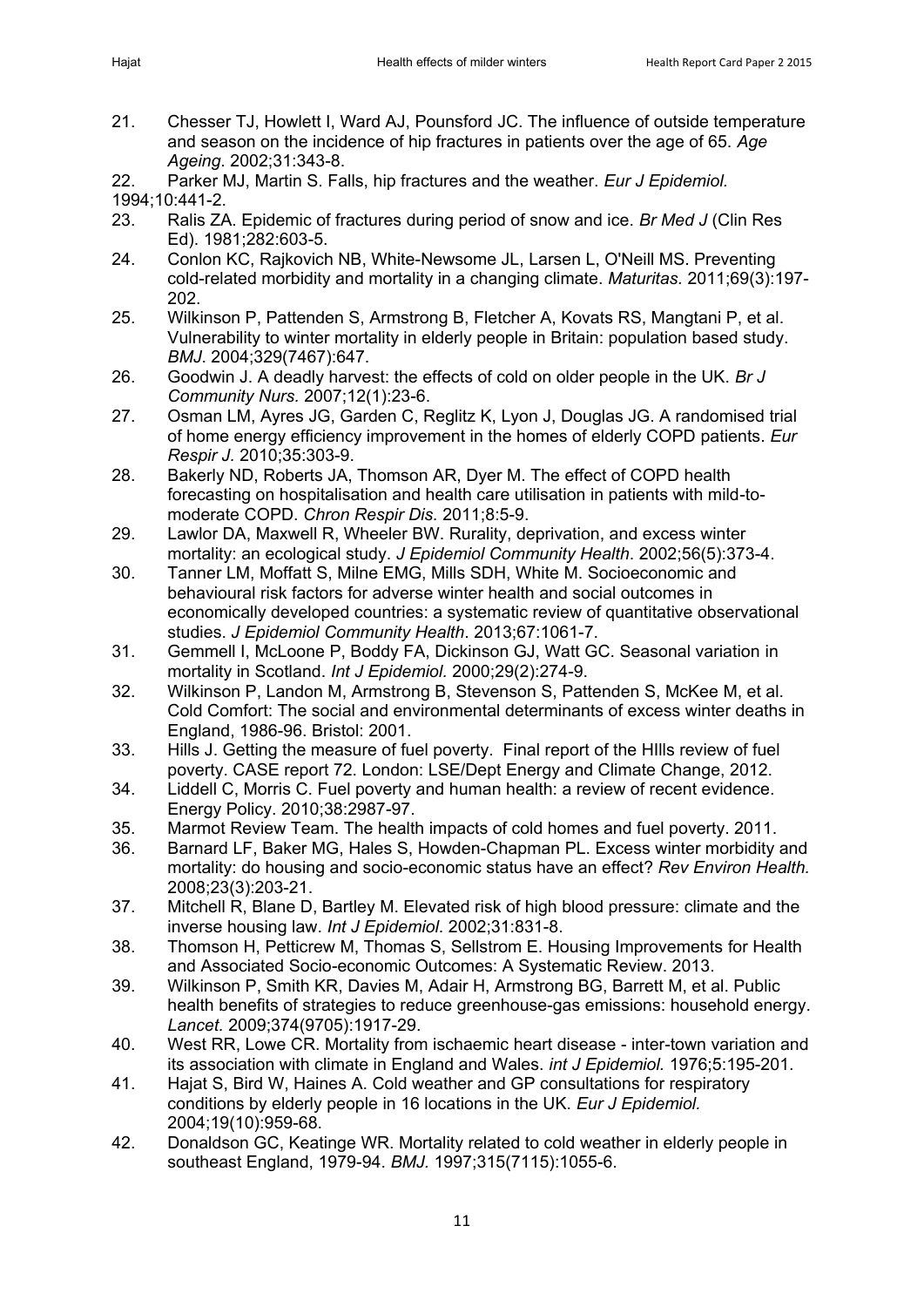- <span id="page-11-16"></span>43. Keatinge WR, Coleshaw SR, Holmes J. Changes in seasonal mortalities with improvement in home heating in England and Wales from 1964 to 1984. *Int J Biometeorol.* 1989;33:71-6.
- 44. McDowall M. Long term trends in seasonal mortality. *Population trends*. 1981;26:16- 9.
- <span id="page-11-0"></span>45. Carson C, Hajat S, Armstrong B, Wilkinson P. Declining vulnerability to temperaturerelated mortality in London over the 20th century. *Am J Epidemiol.* 2006;164(1):77- 84.
- <span id="page-11-1"></span>46. Christidis N, Donaldson GC, Stott PA. Causes for the recent changes in cold- and heat-related mortality in England and Wales. *Climatic Change.* 2010;102:539-53.
- <span id="page-11-2"></span>47. Langford IH, Bentham G. The potential effects of climate change on winter mortality in England and Wales. *Int J Biometeorol.* 1995;38:141-7.
- <span id="page-11-3"></span>48. Alderson MR. Season and mortality. Health Trends. 1985;17:87-96.
- <span id="page-11-4"></span>49. Andersson AK, Chapman L. The impact of climate change on winter road maintenance and traffic accidents in West Midlands, UK Accident Analysis and Prevention. 2011;43:284-9.
- <span id="page-11-5"></span>50. Hajat S, Vardoulakis S, Heaviside C, Eggen B. Climate change effects on human health: projections of temperature-related mortality for the UK during the 2020s, 2050s and 2080s. J Epidemiol Community Health. 2014:doi: 10.
- <span id="page-11-6"></span>51. Hames D, Vardoulakis S. Climate change risk assessment for the health sector. London: 2012.
- <span id="page-11-7"></span>52. Donaldson G, Kovats RS, Keatinge WR, McMichael AJ. Heat- and cold-related mortality and morbidity and climate change London: 2002.
- <span id="page-11-8"></span>53. Martens WJ. Climate change, thermal stress and mortality changes. *Soc Sci Med.* 1998;46(3):331-44.
- <span id="page-11-9"></span>54. Vardoulakis S, Dear K, Hajat S, Heaviside C, Eggen B. Comparative Assessment of the Effects of Climate Change on Heat- and Cold-Related Mortality in the United Kingdom and Australia. Environ Health Perspect. 2014;Sep 15. [Epub ahead of print].
- <span id="page-11-10"></span>55. Ebi KL, Mills D. Winter mortality in a warming climate: a reassessment. *WIREs Clim Change.* 2013;4:203–12.
- <span id="page-11-11"></span>56. Ballester J, Robine JM, Hermann FR, Rodo X. Long-term projections and acclimatization scenarios of temperature-related mortality in Europe. *Nat Commun.*  2011;2(358):doi:10.1038/ncomms360.
- <span id="page-11-12"></span>57. Armstrong BG, Mangtani P, Fletcher A, Kovats S, McMichael A, Pattenden S, et al. Effect of influenza vaccination on excess deaths occurring during periods of high circulation of influenza: cohort study in elderly people. *BMJ*. 2004;329:660.
- <span id="page-11-13"></span>58. Oreszczyn T, Hong SH, Ridley I. Determinants of winter indoor temperatures in low income households in England. *Energy and Buildings.* 2005;38:245-52.
- <span id="page-11-14"></span>59. Rudge J, Gilchrist R. Excess winter morbidity among older people at risk of cold homes: a population-based study in a London borough. *J Public Health* (Oxf). 2005;27(4):353-8.
- <span id="page-11-15"></span>60. Department of Energy and Climate Change. Annual report on fuel poverty statistics 2010. 2010.
- <span id="page-11-17"></span>61. Donaldson GC, Keatinge WR. Cold related mortality in England and Wales; influence of social class in working and retired age groups. *Journal of Epidemiology and Community Health*. 2003;57:790-1.
- <span id="page-11-18"></span>62. Keatinge WR, Donaldson GC. Winter mortality in elderly people in Britain: action on outdoor cold stress is needed to reduce winter mortality. *BMJ.* 2004;329(7472):976; author reply 7.
- <span id="page-11-19"></span>63. Ghosh A, Carmichael C, Elliot AJ, Green HK, Murray V, Petrokofsky C. The Cold Weather Plan evaluation: an example of pragmatic evidence-based policy making? *Public Health.* 2014;128:619-27.
- <span id="page-11-20"></span>64. Lloyd EL, McCormack C, McKeever M, Syme M. The effect of improving the thermal quality of cold housing on blood pressure and general health: a research note. *J Epidemiol Community Health.* 2008;62:793-7.